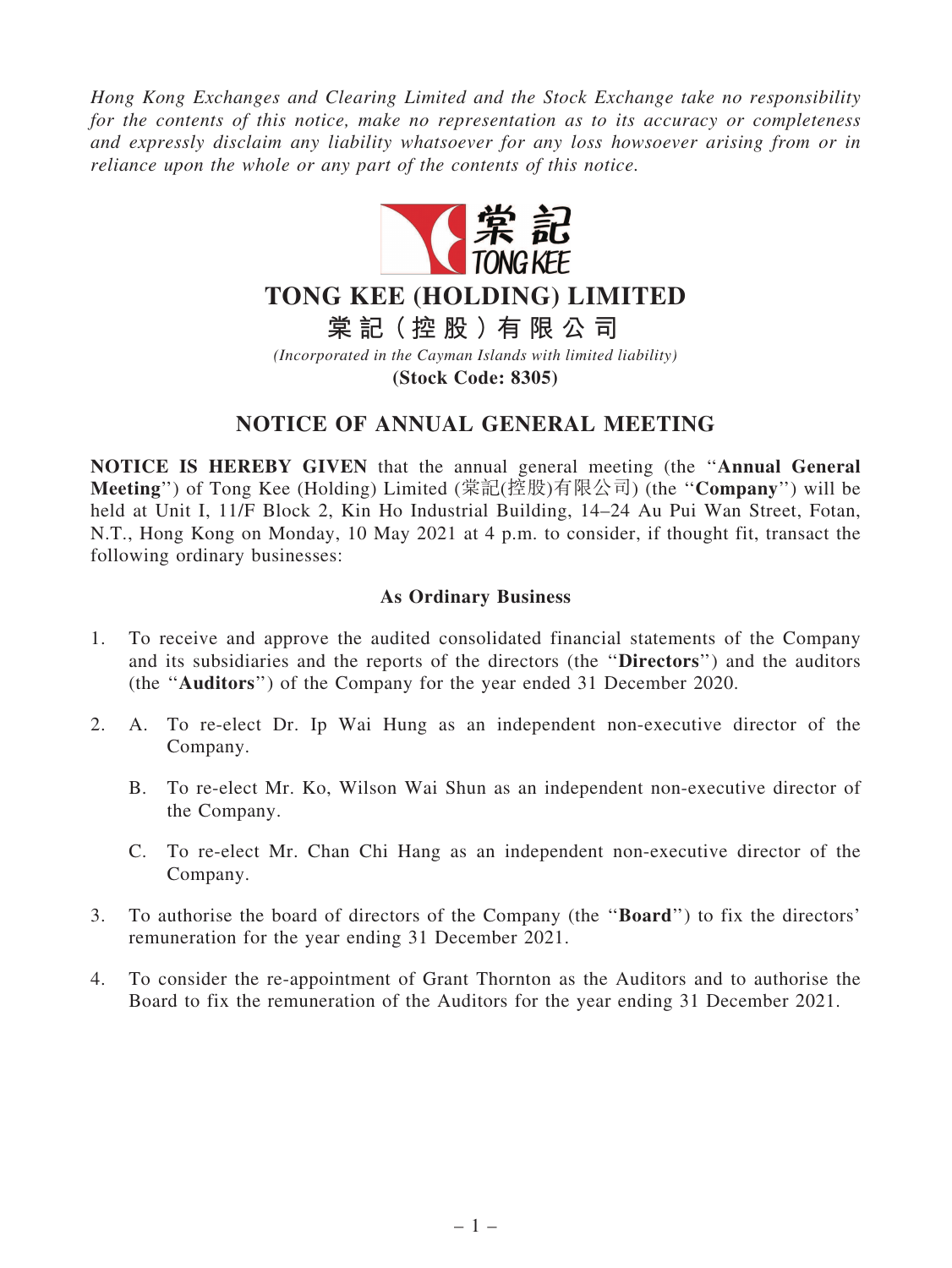#### As Special Business

5. To consider and, if thought fit, pass with or without amendments, the following resolution as an Ordinary Resolution of the Company:

#### ''THAT:

- (a) subject to paragraph (c) below, pursuant to the Rules Governing the Listing of Securities on the GEM of The Stock Exchange of Hong Kong Limited (the ''GEM Listing Rules") and all other applicable laws, the exercise by the directors (the ''Directors'') of the Company during the Relevant Period (as defined in paragraph (d) below) of all the powers of the Company to allot, issue and deal with the unissued shares (the ''Shares'') in the share capital of the Company, and to make or grant offers, agreements and options (including warrants, bonds, notes and other securities which carry rights to subscribe for or are convertible into Shares) which would or might require the exercise of such powers be and the same is hereby generally and unconditionally approved;
- (b) the approval in paragraph (a) above shall authorise the Directors during the Relevant Period (as defined in paragraph (d) below) to make or grant offers, agreements and options (including warrants, bonds, notes and other securities which carry rights to subscribe for or are convertible into Shares) which would or might require the exercise of such powers after the end of the Relevant Period (as defined in paragraph (d) below);
- (c) the aggregate nominal amount of share capital of the Company allotted and issued or agreed conditionally or unconditionally to be allotted and issued (whether pursuant to an option or otherwise) by the Directors pursuant to the approval in paragraph (a) above, otherwise than pursuant to:
	- (i) a Rights Issue (as hereinafter defined in paragraph (d) below);
	- (ii) the exercise of options granted under the share option scheme or similar arrangement for the time being adopted by the Company from time to time;
	- (iii) any scrip dividend or similar arrangements providing for allotment and issue of Shares in lieu of the whole or part of a dividend on Shares in accordance with the articles of association (the ''Articles of Association'') of the Company and other relevant regulations in force from time to time; or
	- (iv) any issue of Shares upon the exercise of rights of subscription or conversion under the terms of any warrants of the Company or any securities which are convertible into Shares;

shall not exceed 20% of the aggregate nominal amount of the share capital of the Company in issue as at the date of the passing of this resolution, and the said approval shall be limited accordingly; and (if the Directors are so authorised by a separate ordinary resolution of the shareholders of the Company) the aggregate nominal amount of any share capital of the Company repurchased by the Company subsequent to the passing of this resolution (up to a maximum equivalent to 10 per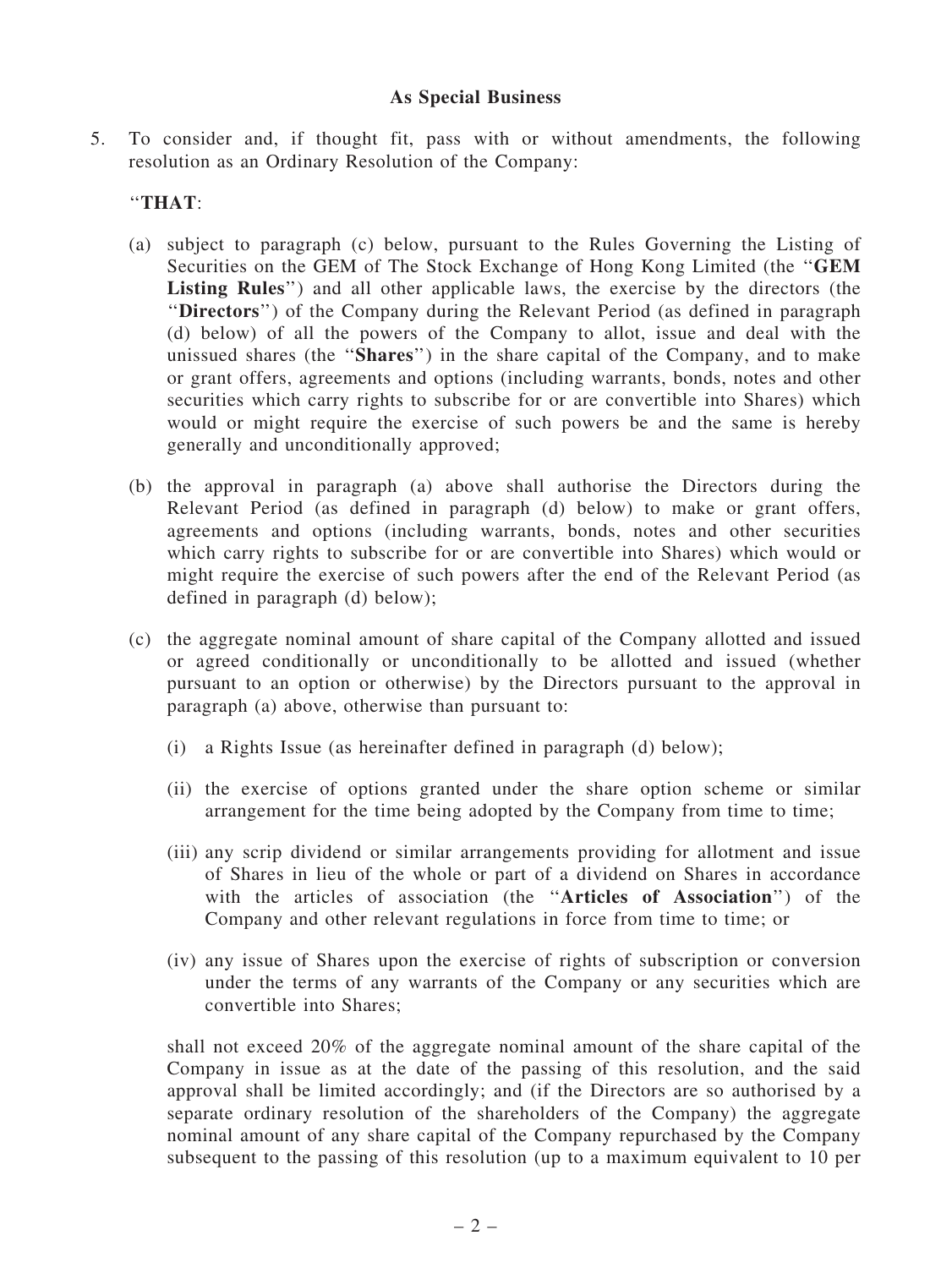cent. of the aggregate nominal amount of the share capital of the Company in issue on the date of the passing of this resolution), and the authority pursuant to paragraph (a) of this resolution shall be limited accordingly; and

- (d) for the purpose of this resolution, the ''Relevant Period'' means the period from the date of passing of this resolution until whichever is the earliest of:
	- (i) the conclusion of the next annual general meeting of the Company;
	- (ii) the expiration of the period within which the next annual general meeting of the Company is required by the Articles of Association or any applicable law of the Cayman Islands to be held; or
	- (iii) the date on which such mandate granted under this resolution is revoked or varied by an ordinary resolution of the shareholders of the Company in general meeting.

"Rights Issue" means an offer of Shares, or offer or issue of warrants, options or other securities giving rights to subscribe for Shares open for a period fixed by the Directors to the holders of Shares or any class of Shares whose names appear on the registers of members of the Company on a fixed record date in proportion to their then holdings of such Shares as at that date (subject to such exclusions or other arrangements as the Directors may deem necessary or expedient in relation to fractional entitlements or having regard to any restrictions or obligations under the laws of, or the requirements of, or the expenses or delay which may be involved in determining the existence or extent of any restrictions or obligations under the laws of, or the requirements of, jurisdiction outside Hong Kong or any recognised regulatory body or any stock exchange outside Hong Kong).''

6. To consider and, if thought fit, pass with or without amendments, the following resolution as an ordinary resolution of the Company:

### ''THAT:

(a) subject to paragraph (b) below, the exercise by the directors (the ''Directors'') of the Company during the Relevant Period (as defined in paragraph (c) below) of all the powers of the Company to repurchase the shares of the Company (the "Shares") on the GEM of The Stock Exchange of Hong Kong Limited (the "Stock" Exchange") or any other stock exchange on which Shares may be listed and recognised by the Securities and Futures Commission of Hong Kong (the ''SFC'') and the Stock Exchange for such purpose, and subject to and in accordance with the rules and regulations of the SFC, the Stock Exchange, the Companies Law (2013 Revision) of the Cayman Islands (as amended, supplemented or modified from time to time) and all other applicable laws as amended from time to time in this regard, be and the same is hereby generally and unconditionally approved;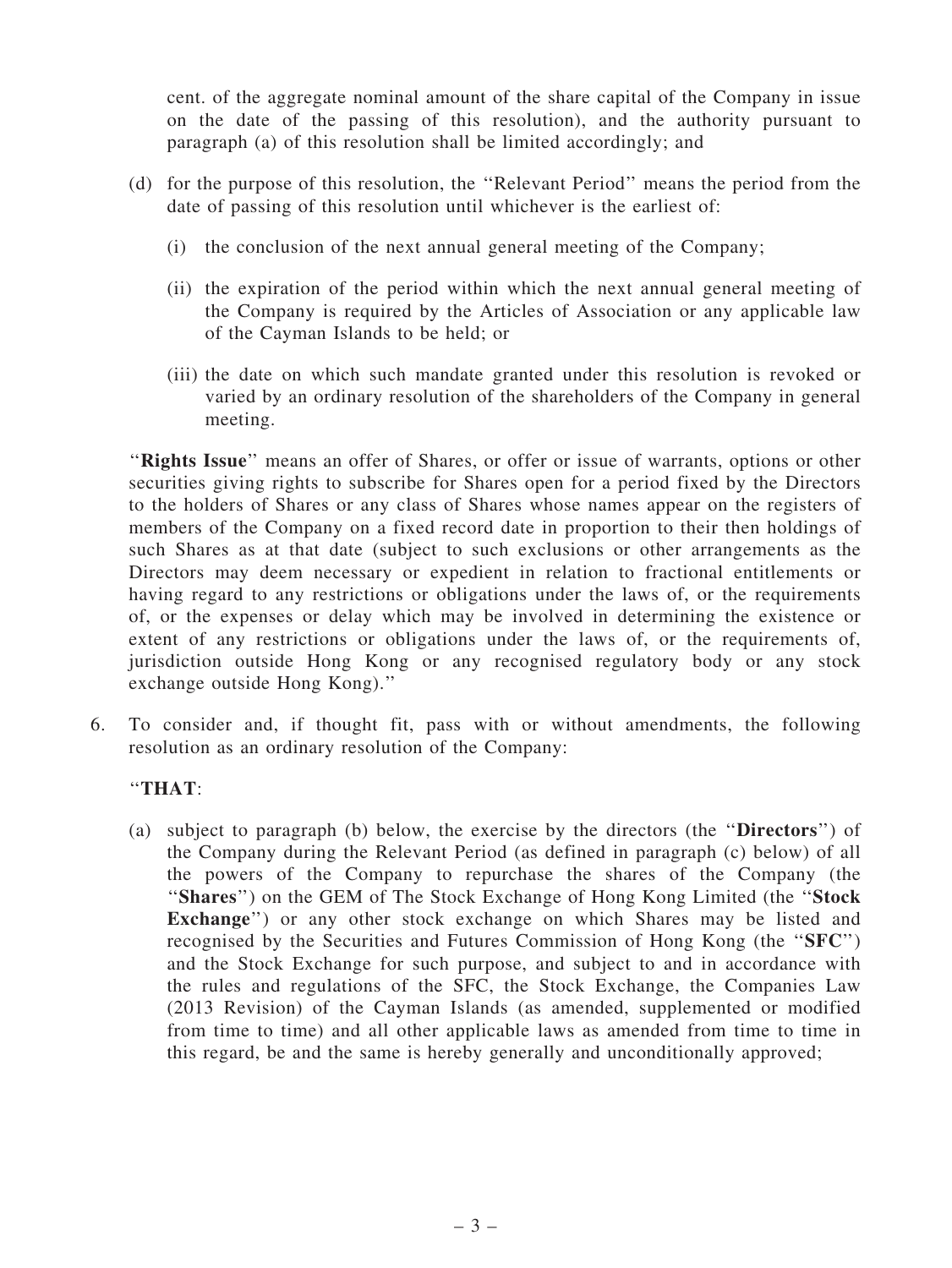- (b) the aggregate nominal amount of shares of the Company which may be repurchased or agreed to be repurchased by the Company pursuant to the approval in paragraph (a) above during the Relevant Period shall not exceed 10% of the aggregate nominal amount of the issued share capital of the Company as at the date of the passing of this resolution, and the said approval shall be limited accordingly; and
- (c) for the purpose of this resolution, ''Relevant Period'' means the period from the date of passing of this resolution until whichever is the earliest of:
	- (i) the conclusion of the next annual general meeting of the Company;
	- (ii) the expiration of the period within which the next annual general meeting of the Company is required by the Articles of Association or any other applicable law of the Cayman Islands to be held; or
	- (iii) the date on which such mandate granted under this resolution is revoked or varied by an ordinary resolution of the shareholders of the Company in general meeting.''
- 7. To consider and, if thought fit, pass with or without amendments, the following resolution as an ordinary resolution of the Company:

''THAT conditional upon resolutions numbered 5 and 6 above being passed, the unconditional general mandate granted to the directors (the ''Directors'') of the Company to allot, issue and deal with the unissued shares of the Company pursuant to resolution numbered 5 above be and it is hereby extended by the addition to the aggregate nominal amount of the share capital of the Company which may be allotted or agreed conditionally or unconditionally to be allotted by the Director pursuant to or in accordance with such general mandate of an amount representing the aggregate nominal amount of the share capital of the Company repurchased by the Company pursuant to or in accordance with the authority granted under paragraph (a) of resolution numbered 6 above, provided that such amount shall not exceed 10% of the aggregate nominal amount of the issued share capital of the Company at the date of passing of this resolution.''

> By order of the Board Tong Kee (Holding) Limited Heung Chung Sum *Chairman, Chief Executive Officer and Executive Director*

Hong Kong, 29 March 2021

*Registered office:* P.O. Box 1350 Windward 3 Regatta Office Park Grand Cayman KY1-1108 Cayman Islands

*Head office and principal place of business in Hong Kong:* Rm 2502, 25/F 148 Electric Road North Point Hong Kong